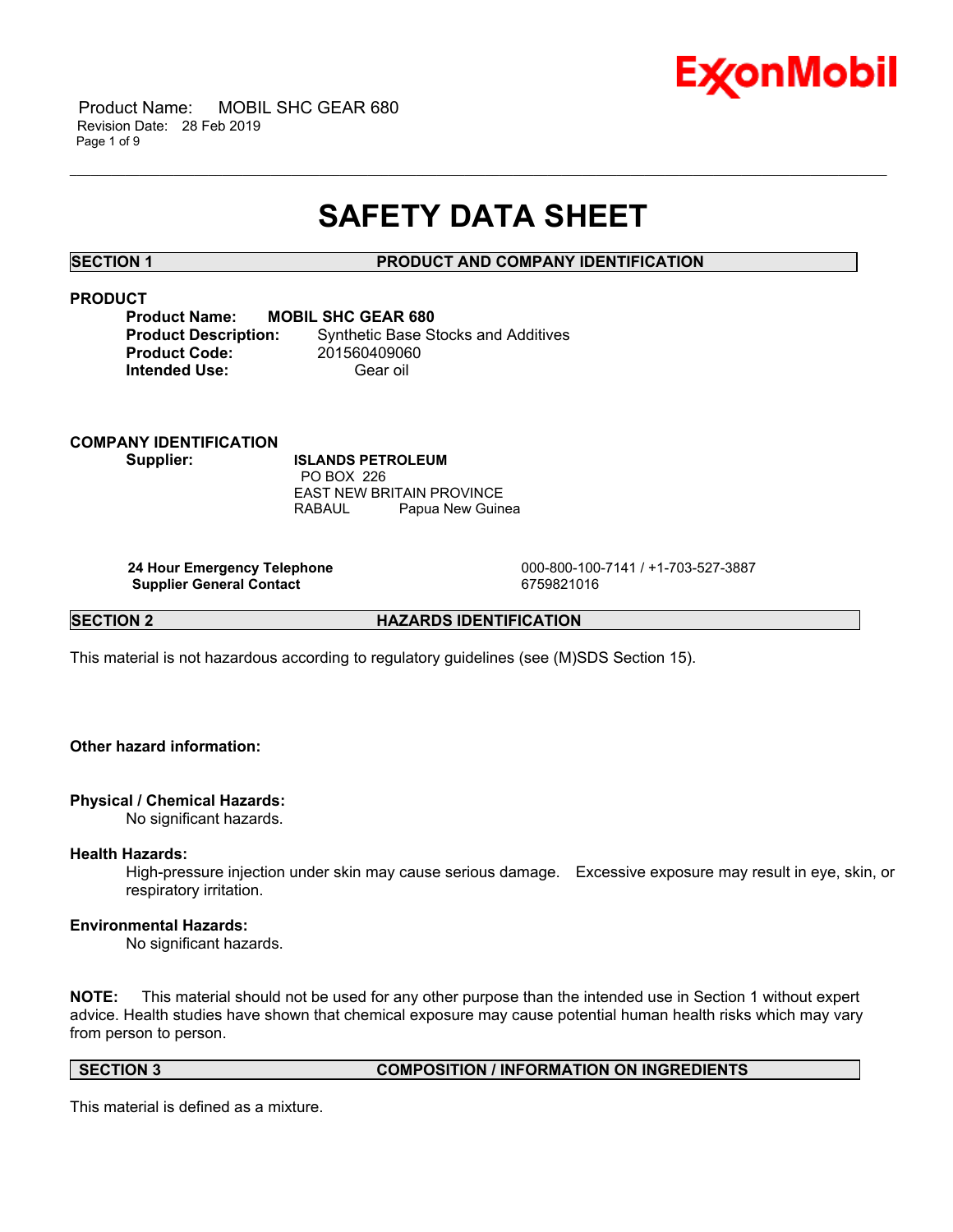

#### **Reportable Hazardous Substance(s) or Complex Substance(s)**

| <b>Name</b>                         | CAS#       | Concentration* | <b>GHS Hazard Codes</b> |
|-------------------------------------|------------|----------------|-------------------------|
| BENZENE, C10-14- ALKYL DERIVS.      | 68442-69-3 | $0.1 - 5.1\%$  | H304, H315, H400(M      |
|                                     |            |                | factor 1                |
| <b>IDITRIDECYL ADIPATE</b>          | 16958-92-2 | $10 - 520%$    | None                    |
| <b>ITRIPHENYL PHOSPHOROTHIONATE</b> | 597-82-0   | $0.1 - 5.1\%$  | H361(D), H361(F), H413  |

\_\_\_\_\_\_\_\_\_\_\_\_\_\_\_\_\_\_\_\_\_\_\_\_\_\_\_\_\_\_\_\_\_\_\_\_\_\_\_\_\_\_\_\_\_\_\_\_\_\_\_\_\_\_\_\_\_\_\_\_\_\_\_\_\_\_\_\_\_\_\_\_\_\_\_\_\_\_\_\_\_\_\_\_\_\_\_\_\_\_\_\_\_\_\_\_\_\_\_\_\_\_\_\_\_\_\_\_\_\_\_\_\_\_\_\_\_\_

 \* All concentrations are percent by weight unless ingredient is a gas. Gas concentrations are in percent by volume. Other ingredients determined not to be hazardous up to 100%.

| <b>SECTION 4</b> | <b>FIRST AID MEASURES</b> |  |
|------------------|---------------------------|--|
|                  |                           |  |

# **INHALATION**

Remove from further exposure. For those providing assistance, avoid exposure to yourself or others. Use adequate respiratory protection. If respiratory irritation, dizziness, nausea, or unconsciousness occurs, seek immediate medical assistance. If breathing has stopped, assist ventilation with a mechanical device or use mouth-to-mouth resuscitation.

#### **SKIN CONTACT**

Wash contact areas with soap and water. If product is injected into or under the skin, or into any part of the body, regardless of the appearance of the wound or its size, the individual should be evaluated immediately by a physician as a surgical emergency. Even though initial symptoms from high pressure injection may be minimal or absent, early surgical treatment within the first few hours may significantly reduce the ultimate extent of injury.

# **EYE CONTACT**

Flush thoroughly with water. If irritation occurs, get medical assistance.

#### **INGESTION**

First aid is normally not required. Seek medical attention if discomfort occurs.

# **NOTE TO PHYSICIAN**

None

# **SECTION 5 FIRE FIGHTING MEASURES**

# **EXTINGUISHING MEDIA**

**Appropriate Extinguishing Media:** Use water fog, foam, dry chemical or carbon dioxide (CO2) to extinguish flames.

**Inappropriate Extinguishing Media:** Straight streams of water

# **FIRE FIGHTING**

**Fire Fighting Instructions:** Evacuate area. Prevent run-off from fire control or dilution from entering streams, sewers or drinking water supply. Fire-fighters should use standard protective equipment and in enclosed spaces, self-contained breathing apparatus (SCBA). Use water spray to cool fire exposed surfaces and to protect personnel.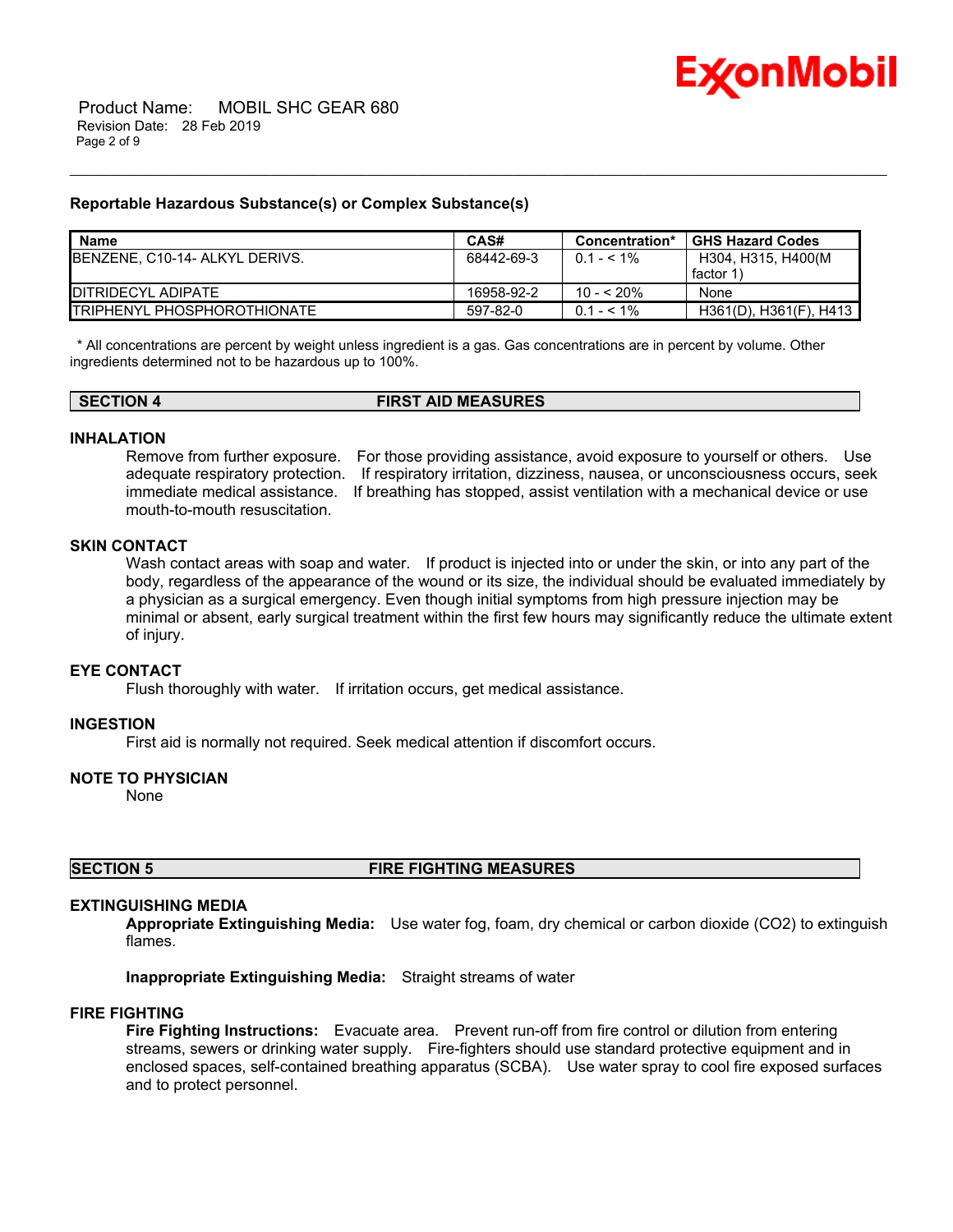

 Product Name: MOBIL SHC GEAR 680 Revision Date: 28 Feb 2019 Page 3 of 9

> **Hazardous Combustion Products:** Aldehydes, Incomplete combustion products, Oxides of carbon, Smoke, Fume, Sulphur oxides

\_\_\_\_\_\_\_\_\_\_\_\_\_\_\_\_\_\_\_\_\_\_\_\_\_\_\_\_\_\_\_\_\_\_\_\_\_\_\_\_\_\_\_\_\_\_\_\_\_\_\_\_\_\_\_\_\_\_\_\_\_\_\_\_\_\_\_\_\_\_\_\_\_\_\_\_\_\_\_\_\_\_\_\_\_\_\_\_\_\_\_\_\_\_\_\_\_\_\_\_\_\_\_\_\_\_\_\_\_\_\_\_\_\_\_\_\_\_

#### **FLAMMABILITY PROPERTIES**

**Flash Point [Method]:** >210°C (410°F) [ASTM D-92] **Flammable Limits (Approximate volume % in air):** LEL: 0.9 UEL: 7.0 **Autoignition Temperature:** N/D

#### **SECTION 6 ACCIDENTAL RELEASE MEASURES**

#### **NOTIFICATION PROCEDURES**

In the event of a spill or accidental release, notify relevant authorities in accordance with all applicable regulations.

#### **PROTECTIVE MEASURES**

Avoid contact with spilled material. See Section 5 for fire fighting information. See the Hazard Identification Section for Significant Hazards. See Section 4 for First Aid Advice. See Section 8 for advice on the minimum requirements for personal protective equipment. Additional protective measures may be necessary, depending on the specific circumstances and/or the expert judgment of the emergency responders.

#### **SPILL MANAGEMENT**

**Land Spill:** Stop leak if you can do so without risk. Recover by pumping or with suitable absorbent.

**Water Spill:** Stop leak if you can do so without risk. Confine the spill immediately with booms. Warn other shipping. Remove from the surface by skimming or with suitable absorbents. Seek the advice of a specialist before using dispersants.

Water spill and land spill recommendations are based on the most likely spill scenario for this material; however, geographic conditions, wind, temperature, (and in the case of a water spill) wave and current direction and speed may greatly influence the appropriate action to be taken. For this reason, local experts should be consulted. Note: Local regulations may prescribe or limit action to be taken.

#### **ENVIRONMENTAL PRECAUTIONS**

Large Spills: Dyke far ahead of liquid spill for later recovery and disposal. Prevent entry into waterways, sewers, basements or confined areas.

#### **SECTION 7 HANDLING AND STORAGE**

#### **HANDLING**

 Prevent small spills and leakage to avoid slip hazard. Material can accumulate static charges which may cause an electrical spark (ignition source). When the material is handled in bulk, an electrical spark could ignite any flammable vapors from liquids or residues that may be present (e.g., during switch-loading operations). Use proper bonding and/or earthing procedures. However, bonding and earthing may not eliminate the hazard from static accumulation. Consult local applicable standards for guidance. Additional references include American Petroleum Institute 2003 (Protection Against Ignitions Arising out of Static, Lightning and Stray Currents) or National Fire Protection Agency 77 (Recommended Practice on Static Electricity) or CENELEC CLC/TR 50404 (Electrostatics - Code of practice for the avoidance of hazards due to static electricity).

**Static Accumulator:** This material is a static accumulator.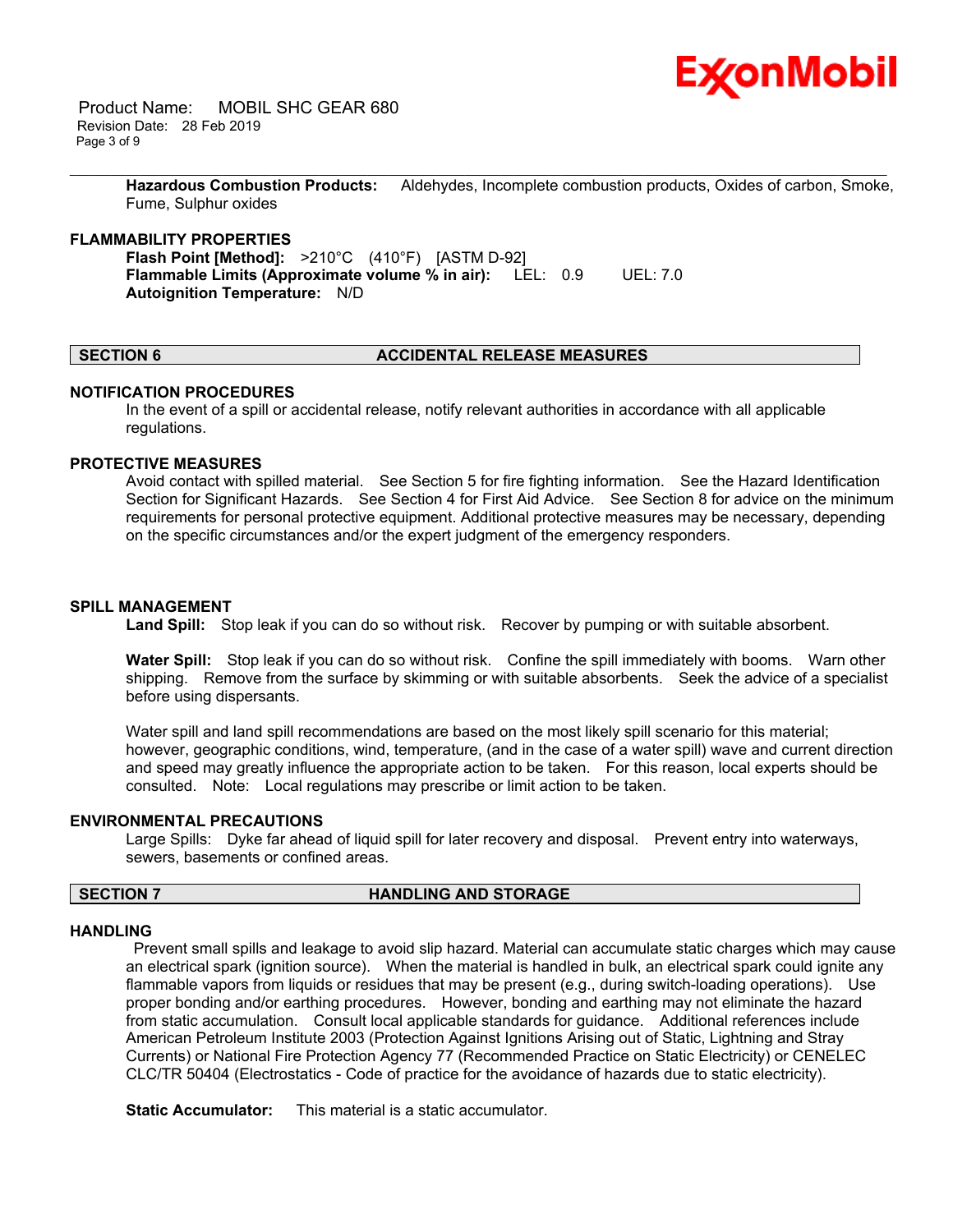

 Product Name: MOBIL SHC GEAR 680 Revision Date: 28 Feb 2019 Page 4 of 9

#### **STORAGE**

The type of container used to store the material may affect static accumulation and dissipation. Do not store in open or unlabelled containers.

\_\_\_\_\_\_\_\_\_\_\_\_\_\_\_\_\_\_\_\_\_\_\_\_\_\_\_\_\_\_\_\_\_\_\_\_\_\_\_\_\_\_\_\_\_\_\_\_\_\_\_\_\_\_\_\_\_\_\_\_\_\_\_\_\_\_\_\_\_\_\_\_\_\_\_\_\_\_\_\_\_\_\_\_\_\_\_\_\_\_\_\_\_\_\_\_\_\_\_\_\_\_\_\_\_\_\_\_\_\_\_\_\_\_\_\_\_\_

Material is defined under the National Standard [NOHSC:1015] Storage and Handling of Workplace Dangerous Goods. **SECTION 8 EXPOSURE CONTROLS / PERSONAL PROTECTION**

#### **EXPOSURE LIMIT VALUES**

#### **Exposure limits/standards (Note: Exposure limits are not additive)**

| <b>Substance Name</b>                          | ™orm | Limit/Standard |            | <b>Note</b> | Source |            |
|------------------------------------------------|------|----------------|------------|-------------|--------|------------|
| <b>IDIPATF</b><br>)ECYI<br>DIT<br>'RIDE\<br>ΑI |      | TWA.           | ma/m3<br>ັ |             |        | ExxonMobil |

#### **Exposure limits/standards for materials that can be formed when handling this product:**

NOTE: Limits/standards shown for guidance only. Follow applicable regulations.

#### **Biological limits**

No biological limits allocated.

#### **ENGINEERING CONTROLS**

The level of protection and types of controls necessary will vary depending upon potential exposure conditions. Control measures to consider:

No special requirements under ordinary conditions of use and with adequate ventilation.

# **PERSONAL PROTECTION**

Personal protective equipment selections vary based on potential exposure conditions such as applications, handling practices, concentration and ventilation. Information on the selection of protective equipment for use with this material, as provided below, is based upon intended, normal usage.

**Respiratory Protection:** If engineering controls do not maintain airborne contaminant concentrations at a level which is adequate to protect worker health, an approved respirator may be appropriate. Respirator selection, use, and maintenance must be in accordance with regulatory requirements, if applicable. Types of respirators to be considered for this material include:

No special requirements under ordinary conditions of use and with adequate ventilation.

For high airborne concentrations, use an approved supplied-air respirator, operated in positive pressure mode. Supplied air respirators with an escape bottle may be appropriate when oxygen levels are inadequate, gas/vapour warning properties are poor, or if air purifying filter capacity/rating may be exceeded.

**Hand Protection:** Any specific glove information provided is based on published literature and glove manufacturer data. Glove suitability and breakthrough time will differ depending on the specific use conditions. Contact the glove manufacturer for specific advice on glove selection and breakthrough times for your use conditions. Inspect and replace worn or damaged gloves. The types of gloves to be considered for this material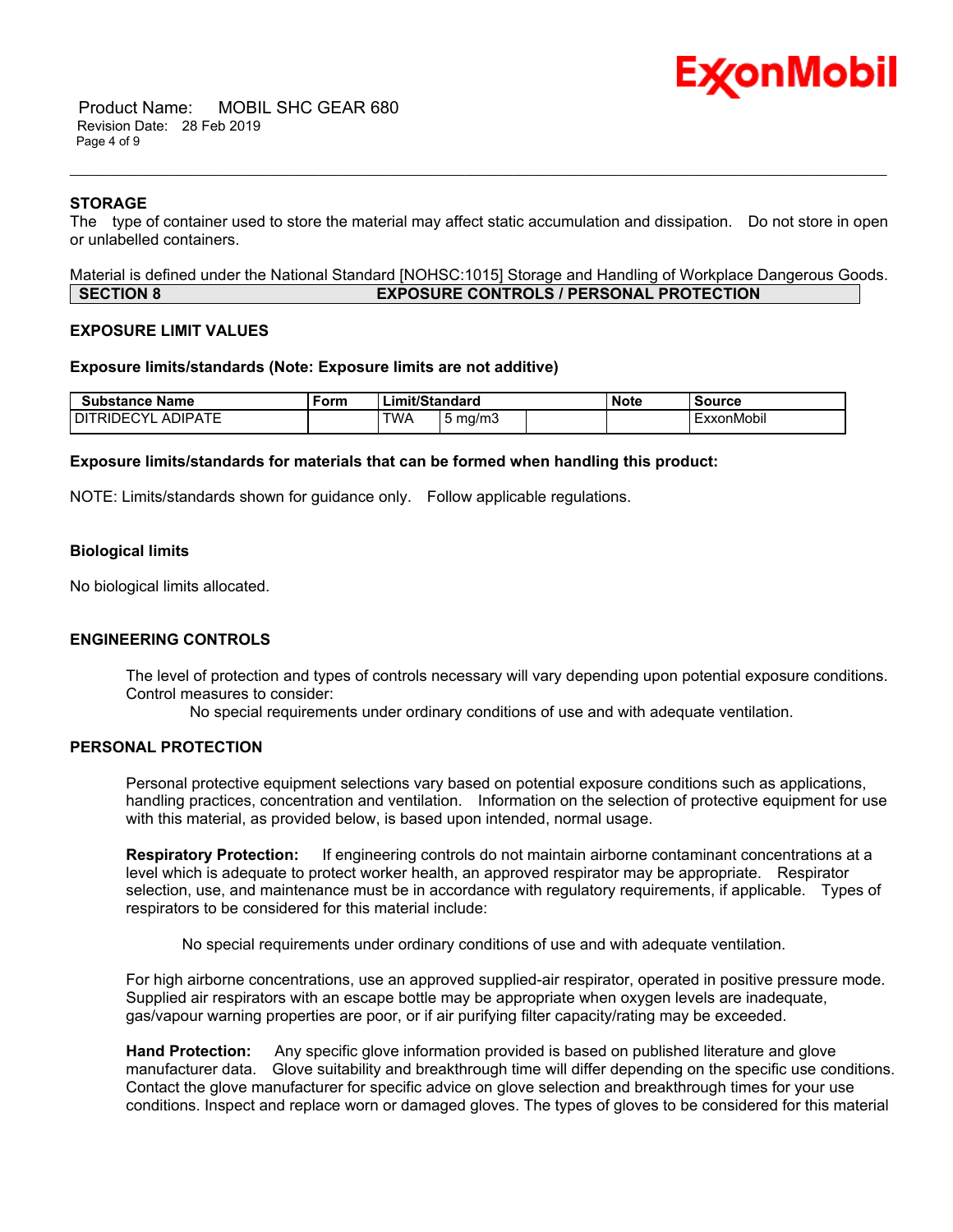

 Product Name: MOBIL SHC GEAR 680 Revision Date: 28 Feb 2019 Page 5 of 9

#### include:

No protection is ordinarily required under normal conditions of use.

**Eye Protection:** If contact is likely, safety glasses with side shields are recommended.

**Skin and Body Protection:** Any specific clothing information provided is based on published literature or manufacturer data. The types of clothing to be considered for this material include:

\_\_\_\_\_\_\_\_\_\_\_\_\_\_\_\_\_\_\_\_\_\_\_\_\_\_\_\_\_\_\_\_\_\_\_\_\_\_\_\_\_\_\_\_\_\_\_\_\_\_\_\_\_\_\_\_\_\_\_\_\_\_\_\_\_\_\_\_\_\_\_\_\_\_\_\_\_\_\_\_\_\_\_\_\_\_\_\_\_\_\_\_\_\_\_\_\_\_\_\_\_\_\_\_\_\_\_\_\_\_\_\_\_\_\_\_\_\_

 No skin protection is ordinarily required under normal conditions of use. In accordance with good industrial hygiene practices, precautions should be taken to avoid skin contact.

**Specific Hygiene Measures:** Always observe good personal hygiene measures, such as washing after handling the material and before eating, drinking, and/or smoking. Routinely wash work clothing and protective equipment to remove contaminants. Discard contaminated clothing and footwear that cannot be cleaned. Practice good housekeeping.

#### **ENVIRONMENTAL CONTROLS**

 Comply with applicable environmental regulations limiting discharge to air, water and soil. Protect the environment by applying appropriate control measures to prevent or limit emissions.

#### **SECTION 9 PHYSICAL AND CHEMICAL PROPERTIES**

**Note: Physical and chemical properties are provided for safety, health and environmental considerations only and may not fully represent product specifications. Contact the Supplier for additional information.**

# **GENERAL INFORMATION**

**Physical State:** Liquid **Colour:** Colorless to Yellow **Odour:** Characteristic **Odour Threshold:** N/D

# **IMPORTANT HEALTH, SAFETY, AND ENVIRONMENTAL INFORMATION**

**Relative Density (at 15 °C):** 0.85 [ASTM D4052] **Flammability (Solid, Gas):** N/A **Flash Point [Method]:** >210°C (410°F) [ASTM D-92] **Flammable Limits (Approximate volume % in air):** LEL: 0.9 UEL: 7.0 **Autoignition Temperature:** N/D **Boiling Point / Range:** > 316°C (600°F) [Estimated] **Decomposition Temperature:** N/D **Vapour Density (Air = 1):** > 2 at 101 kPa [Estimated] **Vapour Pressure:** < 0.013 kPa (0.1 mm Hg) at 20 °C [Estimated] **Evaporation Rate (n-butyl acetate = 1):** N/D **pH:** N/A **Log Pow (n-Octanol/Water Partition Coefficient):** > 3.5 [Estimated] **Solubility in Water:** Negligible **Viscosity:** 680 cSt (680 mm2/sec) at 40°C [ASTM D 445] **Oxidizing Properties:** See Hazards Identification Section.

# **OTHER INFORMATION**

**Freezing Point:** N/D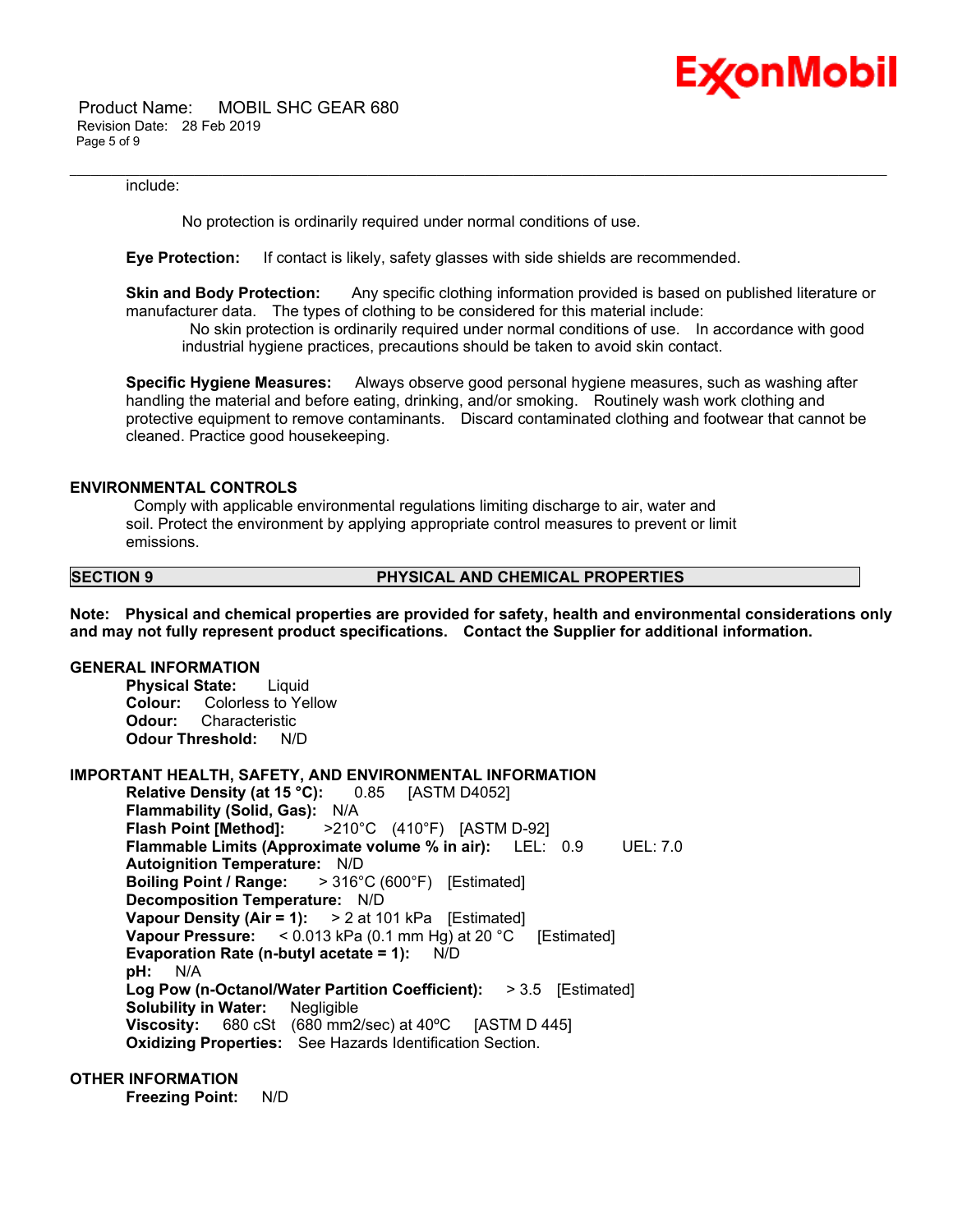

 Product Name: MOBIL SHC GEAR 680 Revision Date: 28 Feb 2019 Page 6 of 9

| <b>Melting Point:</b> | N/A                          |              |  |
|-----------------------|------------------------------|--------------|--|
| <b>Pour Point:</b>    | -27°C<br>$^{\prime}$ 17°F) . | [ASTM D5950] |  |

# **SECTION 10 STABILITY AND REACTIVITY**

**STABILITY:** Material is stable under normal conditions.

**CONDITIONS TO AVOID:** Excessive heat. High energy sources of ignition.

**INCOMPATIBLE MATERIALS:** Strong oxidisers

**HAZARDOUS DECOMPOSITION PRODUCTS:** Material does not decompose at ambient temperatures.

**POSSIBILITY OF HAZARDOUS REACTIONS:** Hazardous polymerization will not occur.

# **SECTION 11 TOXICOLOGICAL INFORMATION**

# **INFORMATION ON TOXICOLOGICAL EFFECTS**

| <b>Hazard Class</b>                                               | <b>Conclusion / Remarks</b>                                                                        |
|-------------------------------------------------------------------|----------------------------------------------------------------------------------------------------|
| Inhalation                                                        |                                                                                                    |
| Acute Toxicity: No end point data for<br>material.                | Minimally Toxic. Based on assessment of the components.                                            |
| Irritation: No end point data for material.                       | Negligible hazard at ambient/normal handling temperatures.                                         |
| Ingestion                                                         |                                                                                                    |
| Acute Toxicity: No end point data for<br>material.                | Minimally Toxic. Based on assessment of the components.                                            |
| <b>Skin</b>                                                       |                                                                                                    |
| Acute Toxicity: No end point data for<br>material.                | Minimally Toxic. Based on assessment of the components.                                            |
| Skin Corrosion/Irritation: No end point data<br>for material.     | Negligible irritation to skin at ambient temperatures. Based on<br>assessment of the components.   |
| <b>Eye</b>                                                        |                                                                                                    |
| Serious Eye Damage/Irritation: No end point<br>data for material. | May cause mild, short-lasting discomfort to eyes. Based on<br>assessment of the components.        |
| <b>Sensitisation</b>                                              |                                                                                                    |
| Respiratory Sensitization: No end point data<br>for material.     | Not expected to be a respiratory sensitizer.                                                       |
| Skin Sensitization: No end point data for<br>material.            | Not expected to be a skin sensitizer. Based on assessment of the<br>components.                    |
| Aspiration: Data available.                                       | Not expected to be an aspiration hazard. Based on physico-<br>chemical properties of the material. |
| Germ Cell Mutagenicity: No end point data<br>for material.        | Not expected to be a germ cell mutagen. Based on assessment of<br>the components.                  |
| Carcinogenicity: No end point data for<br>material.               | Not expected to cause cancer. Based on assessment of the<br>components.                            |
| Reproductive Toxicity: No end point data<br>for material.         | Not expected to be a reproductive toxicant. Based on assessment<br>of the components.              |
| Lactation: No end point data for material.                        | Not expected to cause harm to breast-fed children.                                                 |
| <b>Specific Target Organ Toxicity (STOT)</b>                      |                                                                                                    |
| Single Exposure: No end point data for<br>material.               | Not expected to cause organ damage from a single exposure.                                         |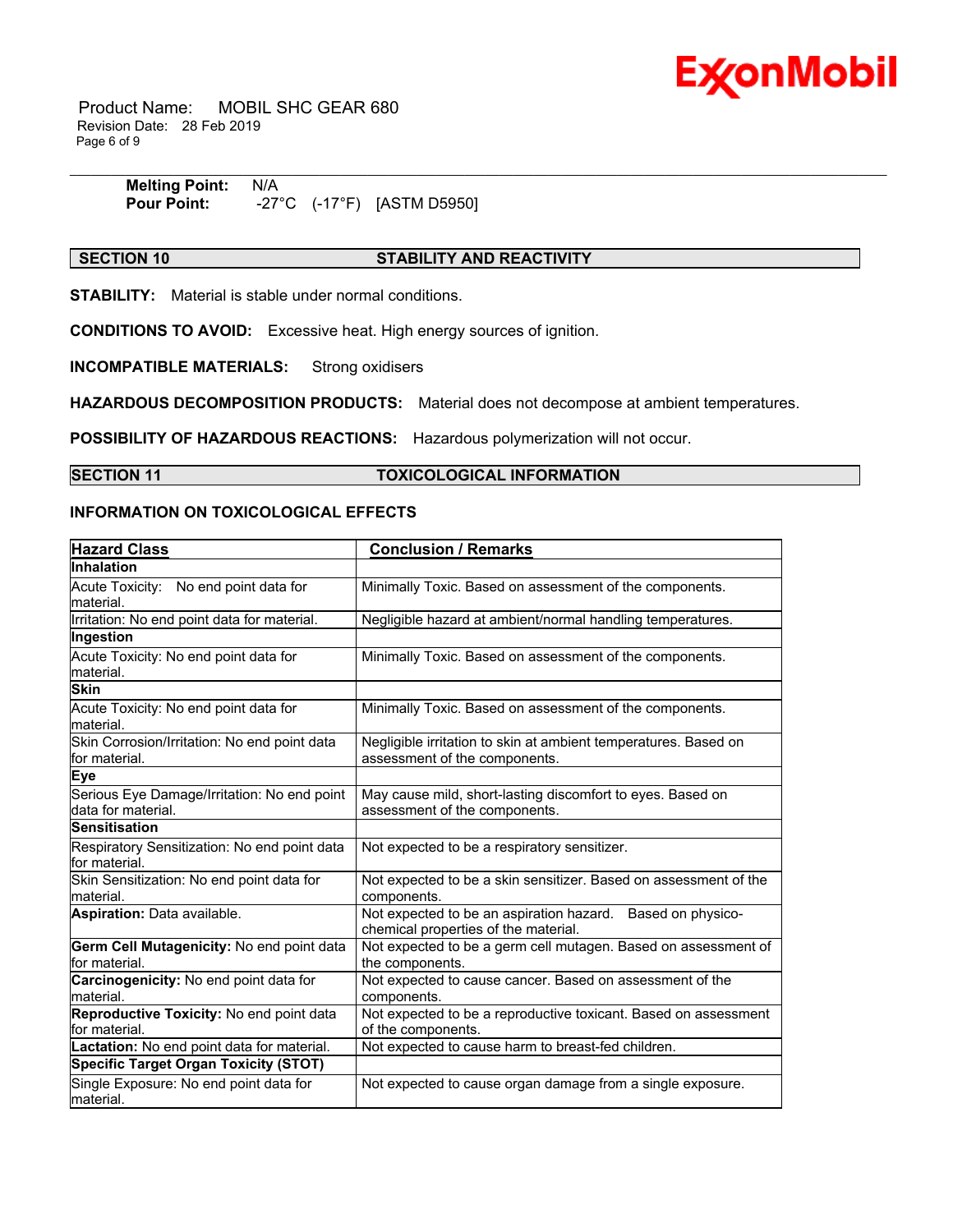

 Product Name: MOBIL SHC GEAR 680 Revision Date: 28 Feb 2019 Page 7 of 9

| Repeated Exposure: No end point data for | Not expected to cause organ damage from prolonged or repeated |
|------------------------------------------|---------------------------------------------------------------|
| material.                                | exposure. Based on assessment of the components.              |

### **OTHER INFORMATION For the product itself:**

Repeated and/or prolonged exposure may cause irritation to the skin, eyes, or respiratory tract. **Contains:**

Synthetic base oils: Not expected to cause significant health effects under conditions of normal use, based on laboratory studies with the same or similar materials. Not mutagenic or genotoxic. Not sensitising in test animals and humans. Aryl thiophosphate: Effects on the liver, adrenals, thyroid, blood and reproductive organs were seen in rats after repeated oral gavage at high doses. In a reproduction/developmental toxicity screening study, repeated oral gavage of rats with the aryl thiophosphate at high doses that produced maternal toxicity resulted in litter loss, decreased number of implantation sites and decreased number of live pups. However, when the aryl thiophosphate was tested in a subsequent, identical reproduction/developmental screening study in rats at a concentration higher than in this lubricant product, there were no reproductive/developmental effects or maternal toxicity.

# **IARC Classification:**

**The following ingredients are cited on the lists below:** None.

|              | --REGULATORY LISTS SEARCHED-- |               |
|--------------|-------------------------------|---------------|
| $1 = IARC 1$ | $2 = IARC 2A$                 | $3 = IARC 2B$ |

# **SECTION 12 ECOLOGICAL INFORMATION**

The information given is based on data for the material, components of the material, or for similar materials, through the application of bridging principals.

# **ECOTOXICITY**

Material -- Not expected to be harmful to aquatic organisms.

# **MOBILITY**

 Base oil component -- Low solubility and floats and is expected to migrate from water to the land. Expected to partition to sediment and wastewater solids.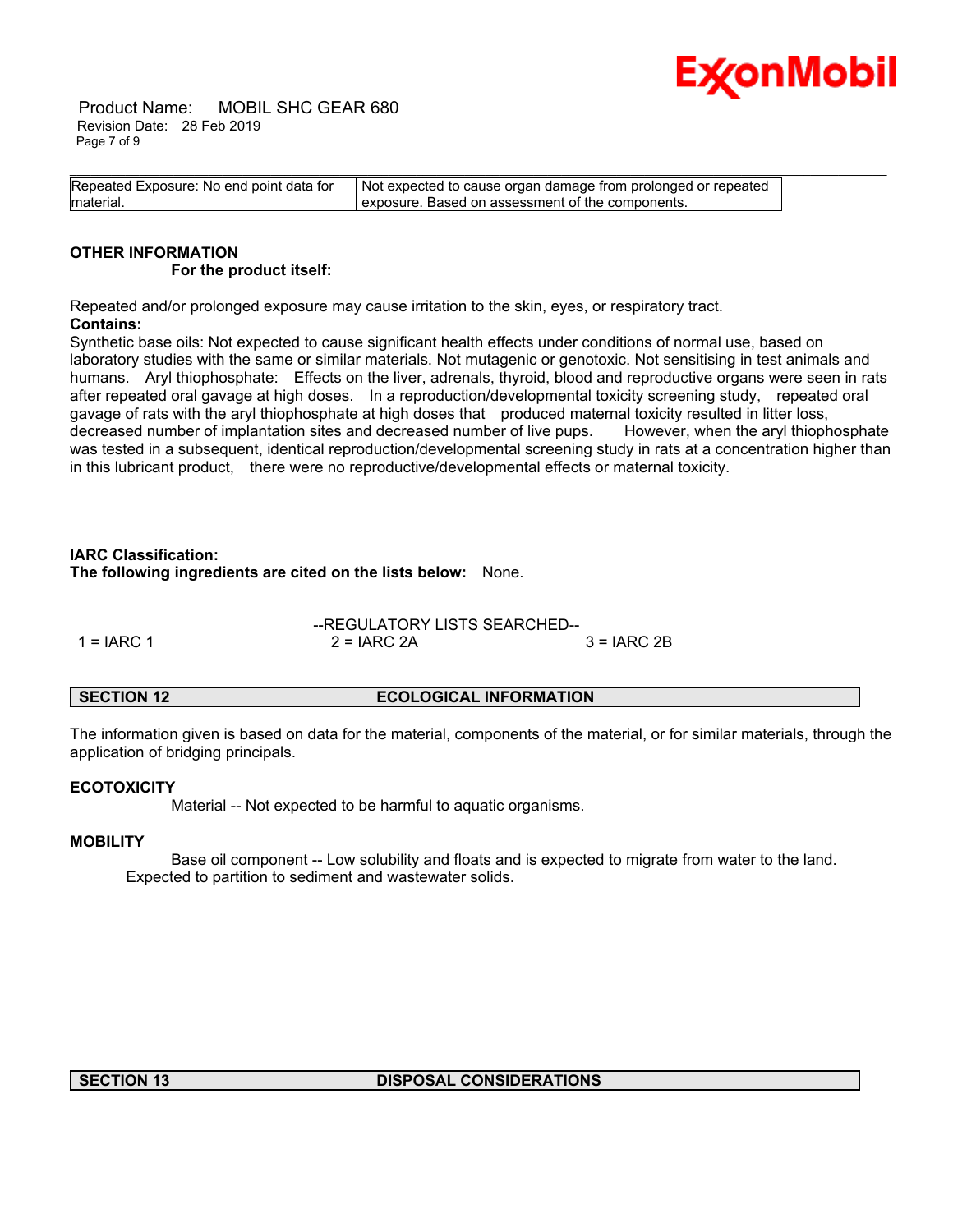

 Product Name: MOBIL SHC GEAR 680 Revision Date: 28 Feb 2019 Page 8 of 9

\_\_\_\_\_\_\_\_\_\_\_\_\_\_\_\_\_\_\_\_\_\_\_\_\_\_\_\_\_\_\_\_\_\_\_\_\_\_\_\_\_\_\_\_\_\_\_\_\_\_\_\_\_\_\_\_\_\_\_\_\_\_\_\_\_\_\_\_\_\_\_\_\_\_\_\_\_\_\_\_\_\_\_\_\_\_\_\_\_\_\_\_\_\_\_\_\_\_\_\_\_\_\_\_\_\_\_\_\_\_\_\_\_\_\_\_\_\_ Disposal recommendations based on material as supplied. Disposal must be in accordance with current applicable laws and regulations, and material characteristics at time of disposal.

#### **DISPOSAL RECOMMENDATIONS**

 Product is suitable for burning in an enclosed controlled burner for fuel value or disposal by supervised incineration at very high temperatures to prevent formation of undesirable combustion products.

**Empty Container Warning** Empty Container Warning (where applicable): Empty containers may contain residue and can be dangerous. Do not attempt to refill or clean containers without proper instructions. Empty drums should be completely drained and safely stored until appropriately reconditioned or disposed. Empty containers should be taken for recycling, recovery, or disposal through suitably qualified or licensed contractor and in accordance with governmental regulations. DO NOT PRESSURISE, CUT, WELD, BRAZE, SOLDER, DRILL, GRIND, OR EXPOSE SUCH CONTAINERS TO HEAT, FLAME, SPARKS, STATIC ELECTRICITY, OR OTHER SOURCES OF IGNITION. THEY MAY EXPLODE AND CAUSE INJURY OR DEATH.

| SECTION 14 | <b>TRANSPORT INFORMATION</b>                         |
|------------|------------------------------------------------------|
|            | <b>LAND (ADG)</b> : Not Regulated for Land Transport |

**SEA (IMDG):** Not Regulated for Sea Transport according to IMDG-Code

**Marine Pollutant:** No

**AIR (IATA):** Not Regulated for Air Transport

# **SECTION 15 REGULATORY INFORMATION**

This material is not considered hazardous according to Australia Model Work Health and Safety Regulations.

Product is not regulated according to Australian Dangerous Goods Code.

No Poison Schedule number allocated by the Standard for the Uniform Scheduling of Medicines and Poisons (SUSMP) established under the Therapeutic Goods Act.

AS1940 COMBUSTIBLE CLASS: C2

#### **REGULATORY STATUS AND APPLICABLE LAWS AND REGULATIONS**

**Listed or exempt from listing/notification on the following chemical inventories (May contain substance(s) subject to notification to the EPA Active TSCA inventory prior to import to USA):** AICS, DSL, ENCS, IECSC, ISHL, KECI, PICCS, TCSI, TSCA

**SECTION 16 OTHER INFORMATION**

**KEY TO ABBREVIATIONS AND ACRONYMS:**